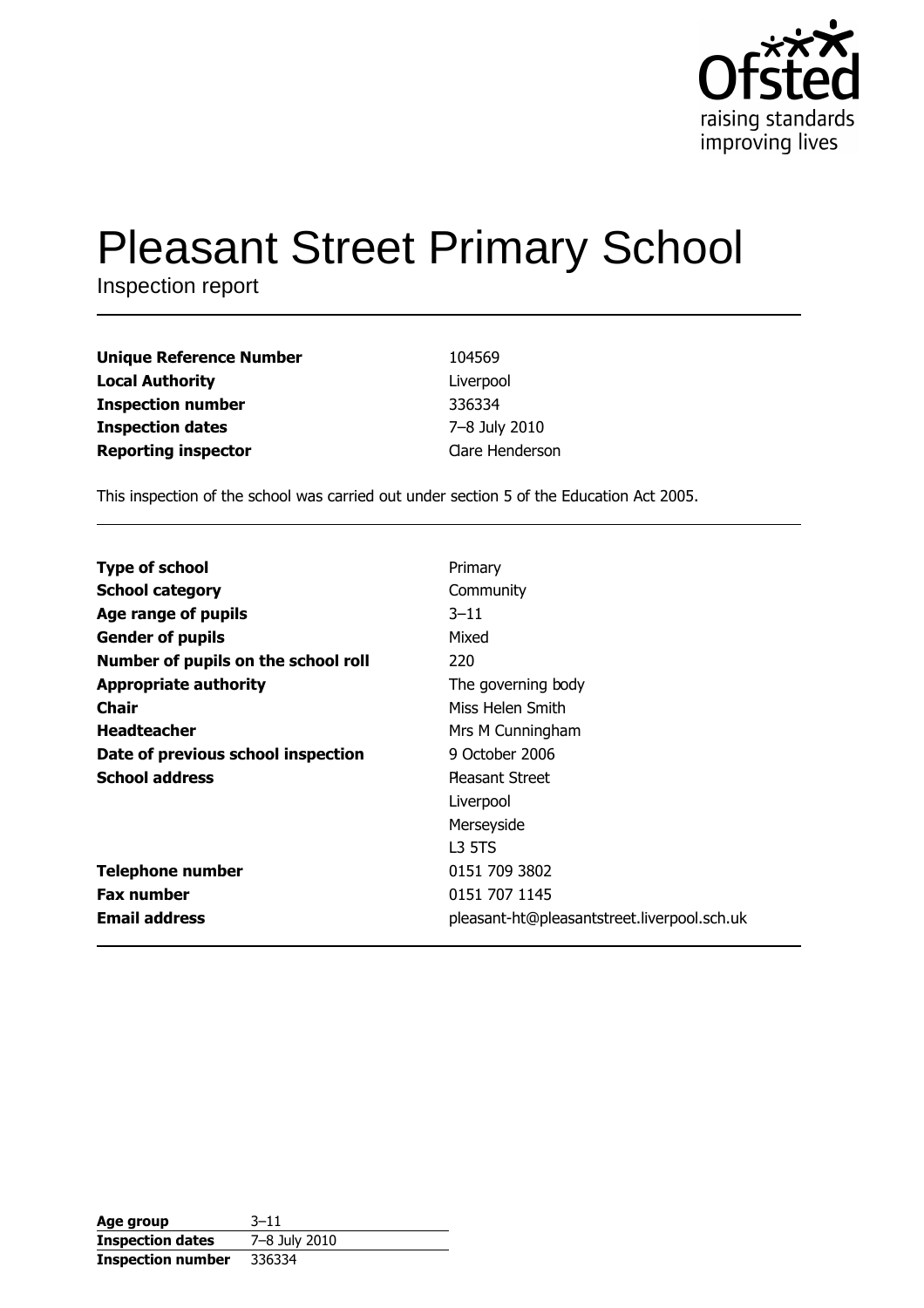The Office for Standards in Education, Children's Services and Skills (Ofsted) regulates and inspects to achieve excellence in the care of children and young people, and in education and skills for learners of all ages. It regulates and inspects childcare and children's social care, and inspects the Children and Family Court Advisory Support Service (Cafcass), schools, colleges, initial teacher training, work-based learning and skills training, adult and community learning, and education and training in prisons and other secure establishments. It rates council children's services, and inspects services for looked after children, safequarding and child protection.

Further copies of this report are obtainable from the school. Under the Education Act 2005, the school must provide a copy of this report free of charge to certain categories of people. A charge not exceeding the full cost of reproduction may be made for any other copies supplied.

If you would like a copy of this document in a different format, such as large print or Braille, please telephone 08456 404045, or email enquiries@ofsted.gov.uk.

You may copy all or parts of this document for non-commercial educational purposes, as long as you give details of the source and date of publication and do not alter the documentation in any way.

Royal Exchange Buildings St Ann's Square Manchester M2 7LA T: 08456 404045 Textphone: 0161 618 8524 E: enquiries@ofsted.gov.uk W: www.ofsted.gov.uk © Crown copyright 2010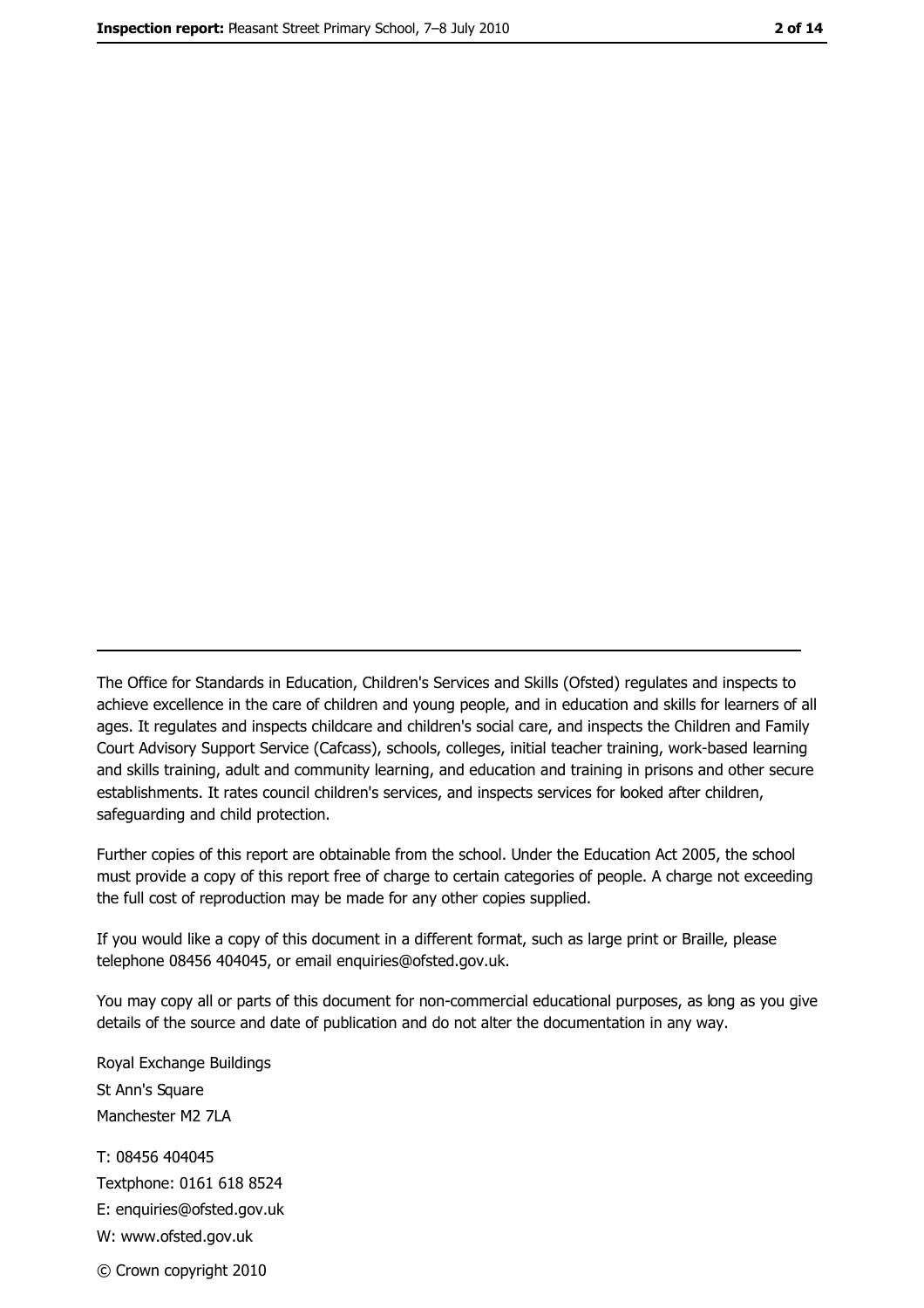# **Introduction**

This inspection was carried out by three additional inspectors. The inspectors observed 11 lessons taught by 9 different teachers. They held meetings with governors, staff and pupils. They observed the school's work and looked at documents relating to safeguarding, pupils' progress and attainment, the curriculum, the school's development plan and the way in which the school evaluates its own performance. The views of parents and carers, through 77 returned inspection questionnaires, and the opinions of staff and pupils were analysed.

The inspection team reviewed many aspects of the school's work. It looked in detail at the following:

- pupils' achievement in English and mathematics, particularly for those with special  $\blacksquare$ educational needs and/or disabilities, those at an early stage of learning English as an additional language, and the more able
- consistency in the quality of teaching, the use of marking and target setting in  $\blacksquare$ enabling all pupils to make good progress
- how well the school's belief that 'children of all races and religions find safety and  $\blacksquare$ respect for themselves, their families and their traditions', is realised
- the success of leaders and managers at all levels in driving improvements in pupils'  $\blacksquare$ achievement.

# **Information about the school**

This school is average in size. The proportion of pupils known to be eligible for free school meals is high. The percentage of pupils with special educational needs and/or disabilities is high. The large majority of pupils are from minority ethnic heritages. A majority of these pupils are at an early stage of learning English as an additional language. The proportion of pupils joining or leaving the school other than at the beginning of the school year is above average. The school has gained National Healthy Schools status, Dyslexia Friendly, Advanced Inclusion Charter and Activemark Awards. The school provides designated resource provision for up to 20 pupils with speech and language or communication difficulties.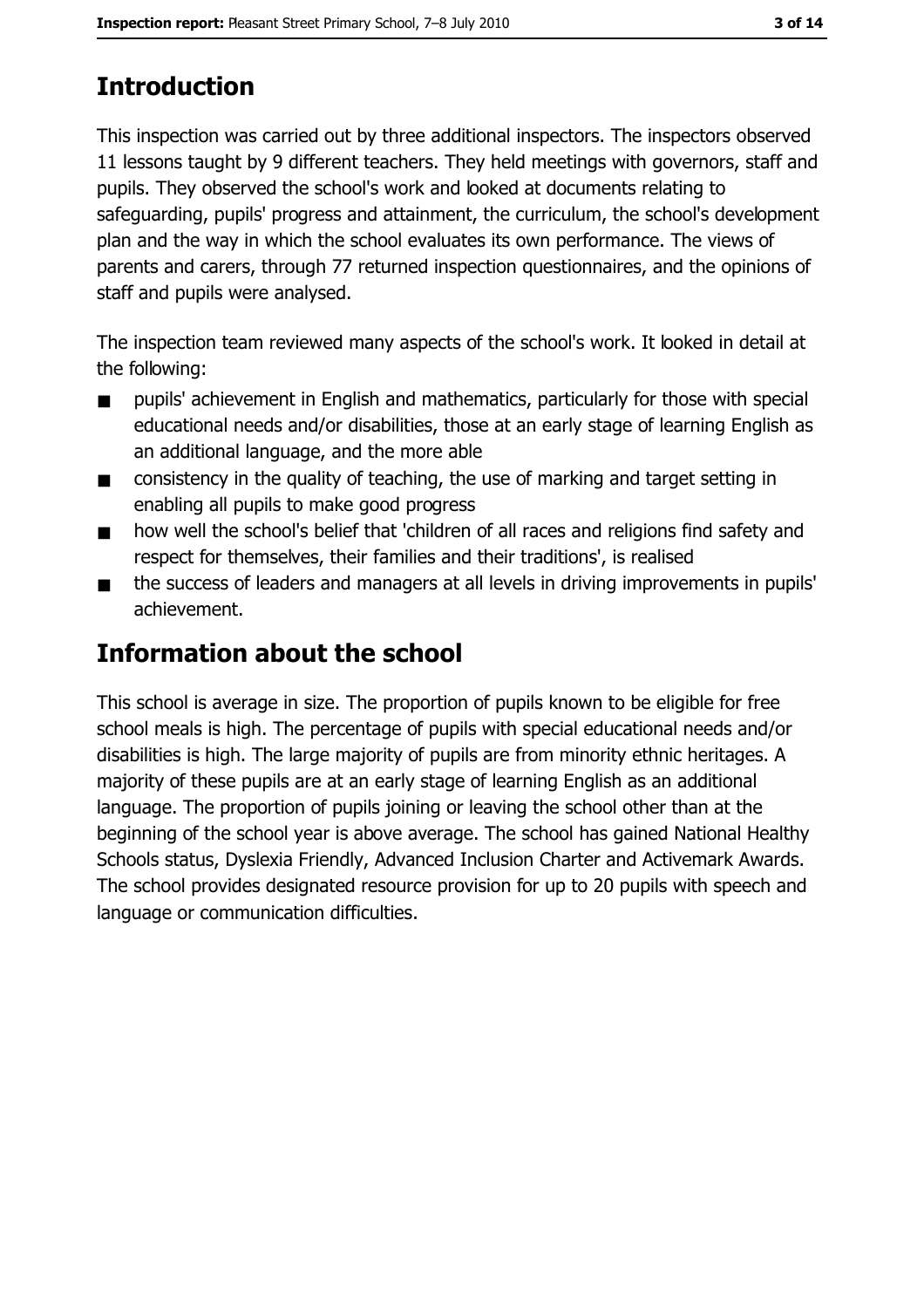# **Inspection judgements**

## Overall effectiveness: how good is the school?

#### The school's capacity for sustained improvement

## **Main findings**

This is a good school. It promotes strong racial harmony and provides exemplary pastoral support to meet the diverse personal needs of its pupils. Many pupils begin school with skills which are below the levels expected and particularly low in their communication and social skills. They make good progress in the Early Years Foundation Stage because of the high priority adults give to developing their social and language skills. This good rate of progress continues as pupils move through the school. Consequently, by the time they leave in Year 6, their attainment is average. Pupils' current work and the school's own data show that rates of progress are improving and are good across the school.

The good-quality curriculum allows pupils to develop their individual strengths, as performing and creative arts are given high profile. The close attention teachers have given, since the last inspection, to improving pupils' reading, writing and calculation skills are paying off with rising standards. However, pupils' attainment might accelerate further if pupils were provided with further opportunities in all subjects of the curriculum to extend and apply their literacy and numeracy skills. Pupils are happy at school and enjoy their lessons. They live out their school motto well, displaying good respect and tolerance for each other's views as they learn, on a daily basis, about the wide range of different religions and cultures present in the school. Consequently, their spiritual, moral, social and cultural development is good, with cultural development the strongest element.

The vast majority of parents and carers rate the school very highly. A good partnership between home and school contributes to pupils' good behaviour and their mature attitude to learning. However, although current levels of persistent absence have fallen, attendance is still low. This is because a few families do not support the school's strenuous efforts to improve attendance by ensuring that their children attend school regularly.

Senior leaders, supported by an effective and dedicated governing body, provide strong leadership. The school has a clear picture of its strengths and weaknesses and all staff contribute to monitoring the school's performance. Central to improvement in pupils' achievement is the rigorous self-evaluation and ongoing review of pupils' learning that leaders, staff and governors undertake. This demonstrates the school's good capacity for sustained improvement in the future.

### What does the school need to do to improve further?

Raise pupils' attainment and accelerate progress in English and mathematics further

| 2 |  |
|---|--|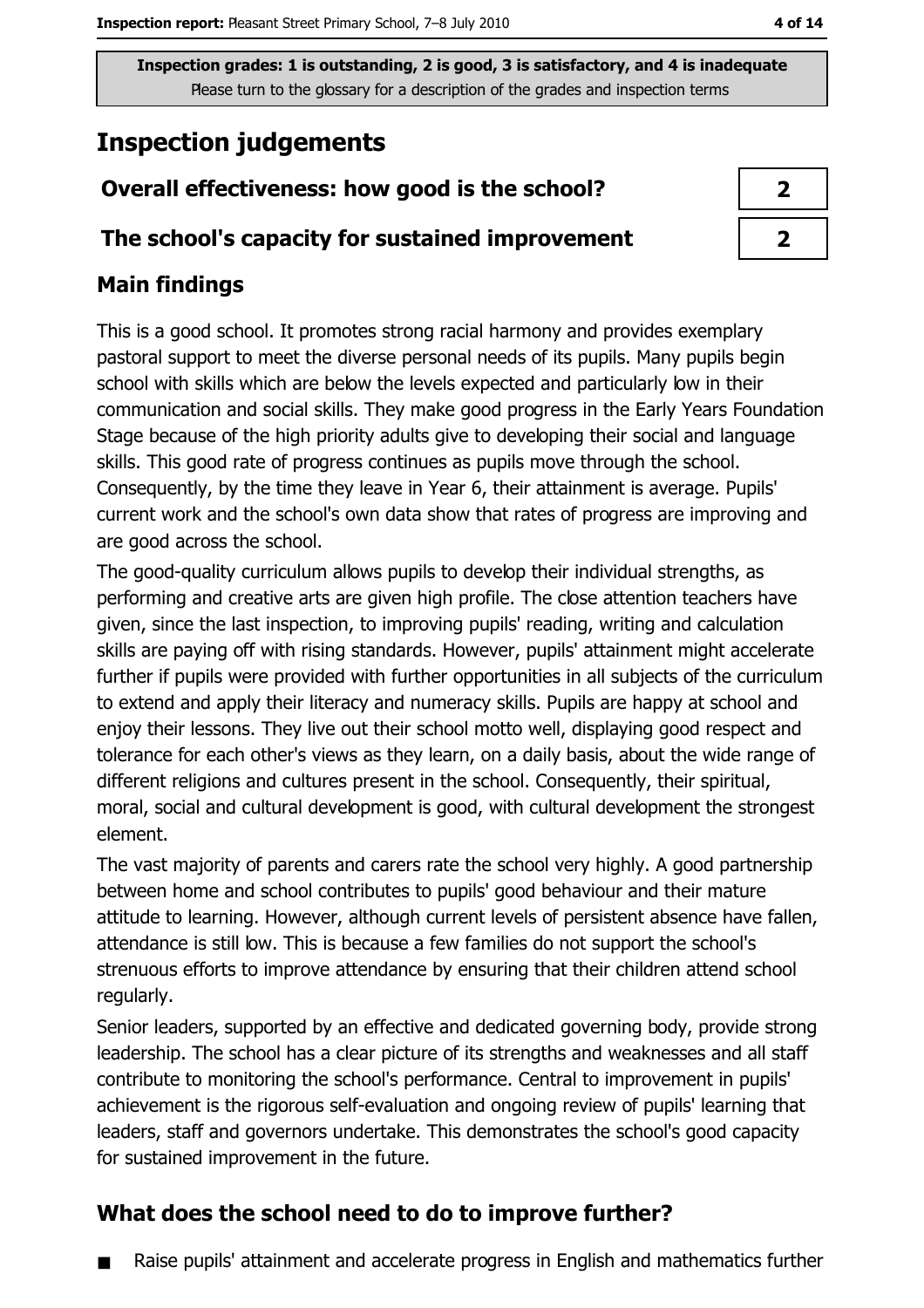by ensuring that pupils are provided with further opportunities in all subjects of the curriculum to extend and apply their literacy and numeracy skills.

Raise attendance levels by exploring further ways to work with pupils and families  $\blacksquare$ to reduce the proportion of pupils who do not attend regularly.

#### **Outcomes for individuals and groups of pupils**

Achievement is good and most pupils say they enjoy lessons and their time in school. In most lessons pupils are well behaved and focused and, consequently, make good progress in their learning. In all lessons observed by inspectors pupils showed a willingness to learn and a love of practical work. For instance, in a Year 6 mathematics lesson boys and girls worked well together as they were challenged to solve problems that required them to think, reason and call on mathematical skills previously learnt. They tacked this confidently, knowing exactly what to do and how to set about the task. Such dynamic learning gives pupils a real boost to their self-confidence and provides a high level of challenge for the more able pupils who, as a result, make outstanding progress. However, such lessons are currently in the minority. The school works well to support pupils with special educational needs and/or disabilities, particularly those in the resource provision, by providing work that meets their learning needs, skills and understanding well. As a result, these pupils make similarly good progress to their classmates.

Pupils develop a good understanding of safety and most pupils behave well. They say incidents of bullying are rare and, on the few occasions these incidents occur, they are guickly resolved by staff. Pupils have a good understanding of health issues and there is a strong emphasis on healthy living in the curriculum. The breakfast and early bird clubs and after-school activities also contribute well to healthy eating and improving attendance. Pupils value the responsibilities they have been given to contribute to the school and the local community, for instance as school councillors or going shopping to buy books for the school library with the money they have raised.

Improvements in pupils' literacy, numeracy, and information and communication technology (ICT) skills enable all pupils to reach average levels of attainment. This, together with improving attendance, prepares them satisfactorily for the next stage in their school life.

These are the grades for pupils' outcomes

 $\overline{2}$ 

The grades for attainment and attendance are: 1 is high; 2 is above average; 3 is broadly average; and 4 is low.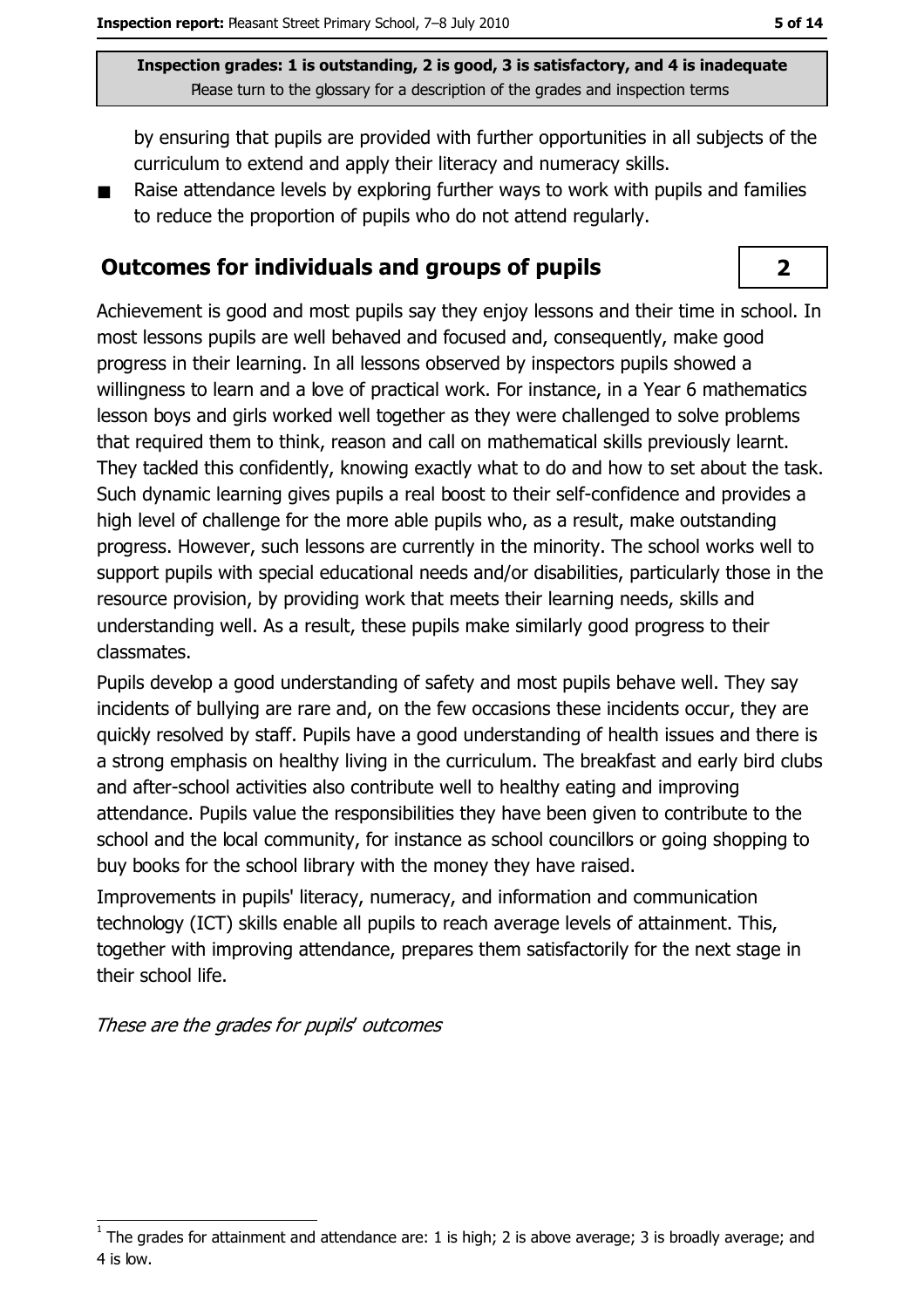| Pupils' achievement and the extent to which they enjoy their learning                                                     |                         |  |
|---------------------------------------------------------------------------------------------------------------------------|-------------------------|--|
| Taking into account:<br>Pupils' attainment <sup>1</sup>                                                                   | 3                       |  |
| The quality of pupils' learning and their progress                                                                        | $\mathcal{P}$           |  |
| The quality of learning for pupils with special educational needs and/or<br>disabilities and their progress               | $\overline{2}$          |  |
| The extent to which pupils feel safe                                                                                      | $\overline{\mathbf{2}}$ |  |
| <b>Pupils' behaviour</b>                                                                                                  | $\overline{\mathbf{2}}$ |  |
| The extent to which pupils adopt healthy lifestyles                                                                       | $\overline{\mathbf{2}}$ |  |
| The extent to which pupils contribute to the school and wider community                                                   |                         |  |
| The extent to which pupils develop workplace and other skills that will<br>contribute to their future economic well-being | 3                       |  |
| Taking into account:<br>Pupils' attendance <sup>1</sup>                                                                   | 4                       |  |
| The extent of pupils' spiritual, moral, social and cultural development                                                   |                         |  |

#### How effective is the provision?

The majority of teaching is good and occasionally it is outstanding. Strengths include clear planning and the effective use of assessment strategies, such as using talk partners, learning targets and quality guidance when marking work, so pupils understand what they need to do to improve. These ensure that pupils learn new skills and achieve good outcomes. A concerted effort from all staff has improved the procedures used to check that pupils are achieving their best. Gaps in learning are identified and good-quality intervention programmes are delivered by highly skilled support staff.

The curriculum is good overall and has been used effectively to raise pupils' attainment in English and mathematics to average. While there are opportunities for pupils to transfer literacy, numeracy and ICT skills into other subjects, as seen in a Year 2 photo story on the lifecycle of the butterfly, these are not generally widespread throughout the school. Pupils make the most of and thoroughly enjoy the many opportunities they are given to engage in sporting, social and artistic activities. These are put to best effect to entertain families and older people from the local community and pupils' confidence and self-esteem grow well.

Pupils are well looked after and the school is a safe and secure place. The comment, 'My child has come on leaps and bounds since starting this school,' supports this view well. Pupils are happy to go to staff with any concerns. All adults are particularly sensitive to more needy pupils  $-$  of whom there are many. The work of the parent support worker and strong links with outside agencies is paying off; attendance, although low, is improving and the number who are persistently absent has reduced significantly. The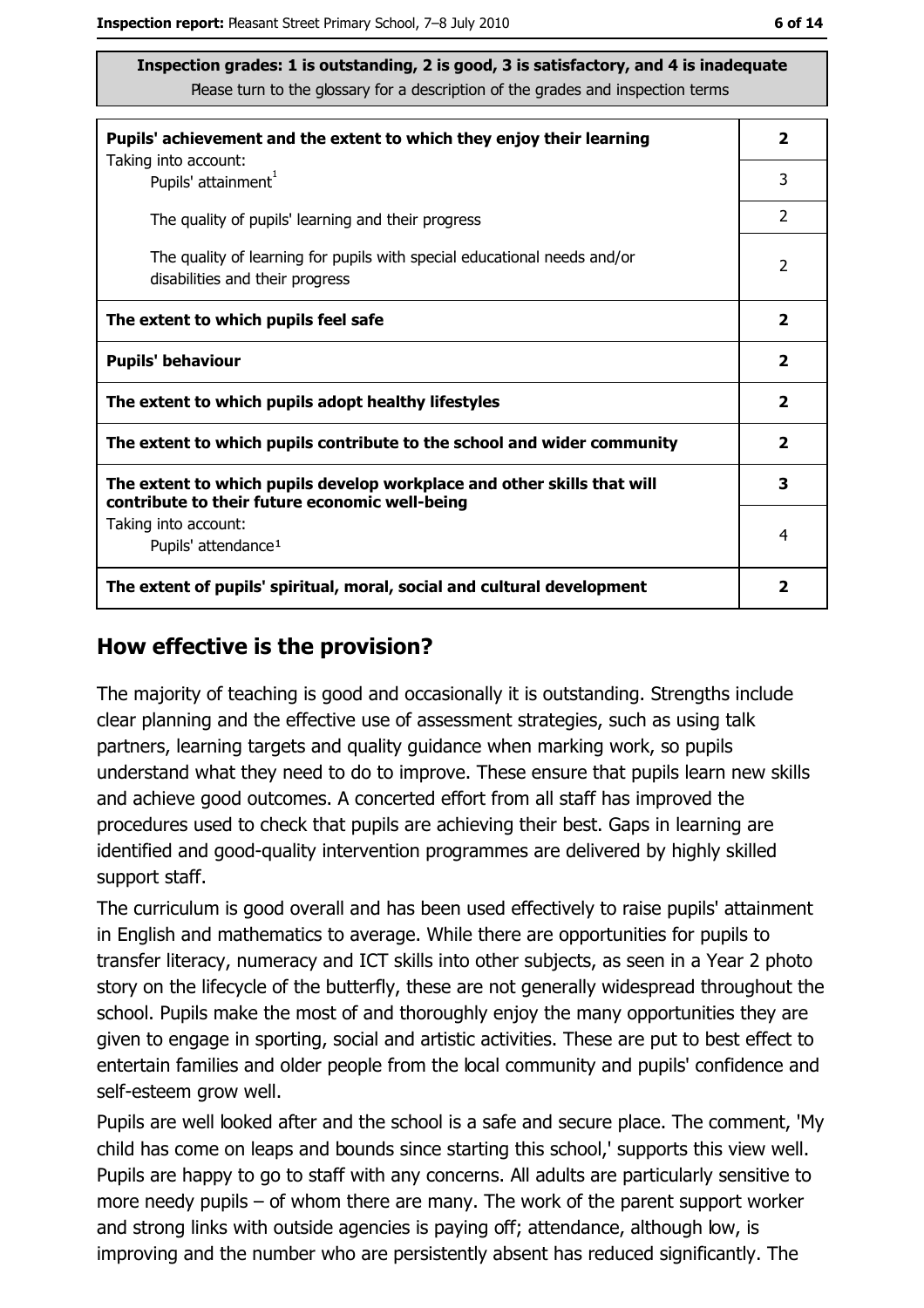school works successfully to ensure that, when pupils return from periods of absence or are new to the school, they receive intensive support, emotionally and academically to enable them to catch up in their learning. Induction and transfer to secondary school are managed well.

These are the grades for the quality of provision

| The quality of teaching                                                                                    |   |
|------------------------------------------------------------------------------------------------------------|---|
| Taking into account:                                                                                       |   |
| The use of assessment to support learning                                                                  |   |
| The extent to which the curriculum meets pupils' needs, including, where<br>relevant, through partnerships | 2 |
| The effectiveness of care, guidance and support                                                            |   |

#### How effective are leadership and management?

The extremely caring headteacher, together with highly committed senior leaders, provide strong leadership and a clear educational direction and ambition to improve. The ethos established in the school is one of living out equality for all. This is evident in, for instance, narrowing the gap in attainment for those whose circumstances make them vulnerable or for pupils who have long periods of absence. Although attendance levels are rising, leaders have yet to encourage all families to cooperate with the good range of incentives the school has put in place to raise attendance. The governing body makes sure that all statutory requirements are met. They ensure that all safeguarding requirements are fully met and that pupils' safety has a high profile in all of the school's work. The management and monitoring of teaching are shared by all staff; the school knows itself well and has a clear picture of how it can improve further. Staff are constantly striving for ways to improve the learning opportunities for all pupils. Partnerships with others are good, particularly in promoting pupils' social and emotional development. The school makes a good contribution to community cohesion. As a result, pupils' involvement, through daily contact, with pupils from different socio-economic, religious and cultural backgrounds in their school is a strength. However, leaders and governors have not fully evaluated the impact of these experiences on pupils' attitudes to differences in beliefs and cultures.

These are the grades for leadership and management

| The effectiveness of leadership and management in embedding ambition and<br>driving improvement                                                                     |  |
|---------------------------------------------------------------------------------------------------------------------------------------------------------------------|--|
| Taking into account:<br>The leadership and management of teaching and learning                                                                                      |  |
| The effectiveness of the governing body in challenging and supporting the<br>school so that weaknesses are tackled decisively and statutory responsibilities<br>met |  |
| The effectiveness of the school's engagement with parents and carers                                                                                                |  |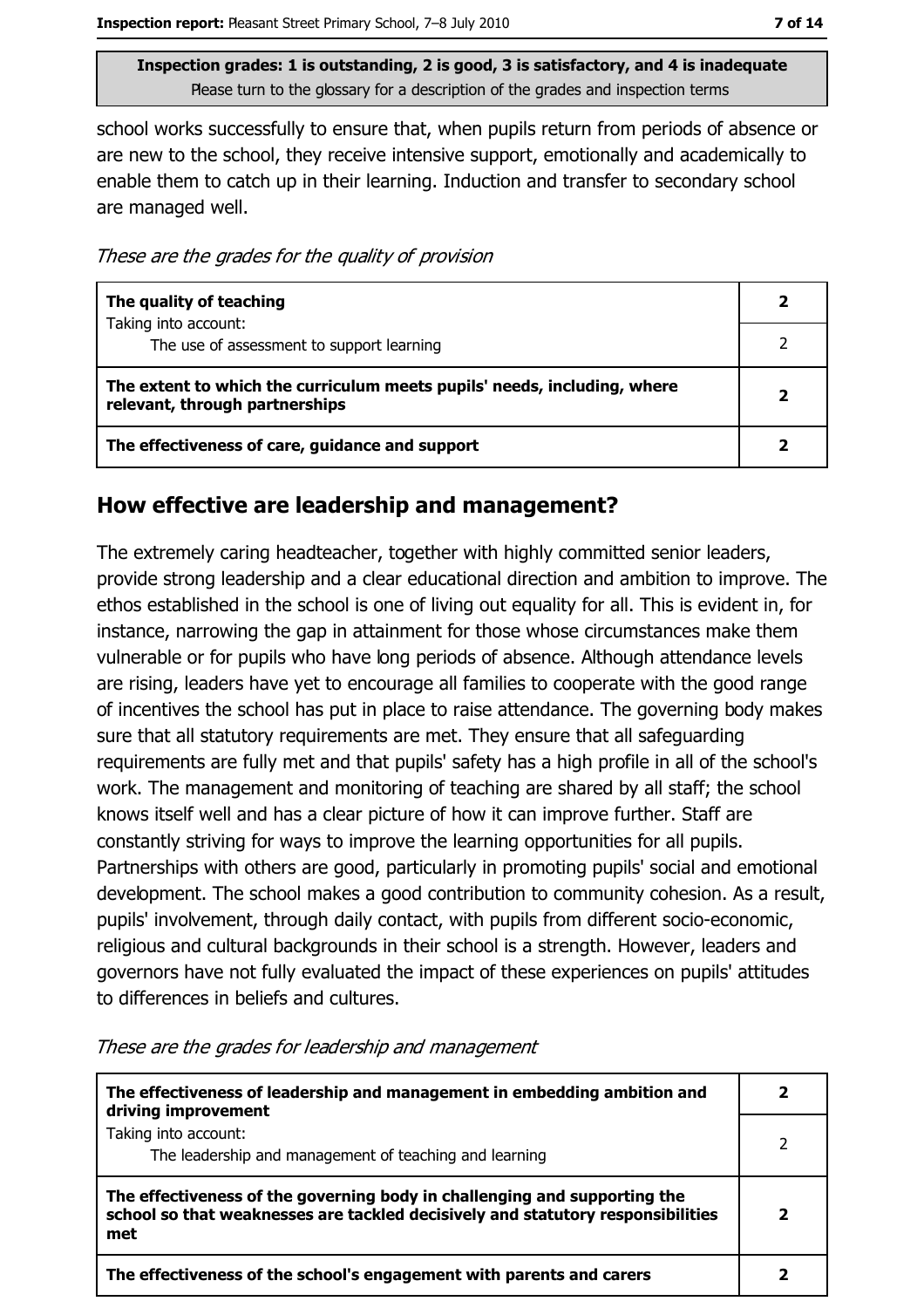| Inspection grades: 1 is outstanding, 2 is good, 3 is satisfactory, and 4 is inadequate<br>Please turn to the glossary for a description of the grades and inspection terms |                |  |  |
|----------------------------------------------------------------------------------------------------------------------------------------------------------------------------|----------------|--|--|
| The effectiveness of partnerships in promoting learning and well-being                                                                                                     | 2              |  |  |
| The effectiveness with which the school promotes equality of opportunity and<br>tackles discrimination                                                                     | 2              |  |  |
| The effectiveness of safeguarding procedures                                                                                                                               | 2              |  |  |
| The effectiveness with which the school promotes community cohesion                                                                                                        | 2              |  |  |
| The effectiveness with which the school deploys resources to achieve<br>value for money                                                                                    | $\overline{2}$ |  |  |

## **Early Years Foundation Stage**

All children make good progress in all areas of learning because adults pay close attention to providing them with time to socialise, speak and listen to each other. The low levels of skills in speaking and understanding English experienced by most children when they start school mean that it takes them longer to acquire fully the necessary communication and social skills needed for reading, writing and problem solving. Consequently, these skills are, for most children, below the level expected when they move to Year 1. Well-planned indoor and outdoor learning environments develop children's social skills well. 'The Gallery' of children's work in Reception gives them a real pride in their achievement. They eagerly share this with visitors and this builds their confidence well. Similarly, as they watch and chat about the caterpillars changing into butterflies, they gain memorable first-hand experiences and an appreciation of the world of nature. The school has plans underway to improve the outdoor provision further to provide children in Reception and those of this age group who are in the resource provision more opportunities to access outdoor learning on a continuous basis. There are good links with parents and carers. The school works hard, through activities such as 'stay and play' and links with other settings, to engage parents and carers so that they have an active role to play in their children's education. Leadership is good and all adults work together as an effective team. They use observations effectively to track children's progress.

| <b>Overall effectiveness of the Early Years Foundation Stage</b>                             |   |  |
|----------------------------------------------------------------------------------------------|---|--|
| Taking into account:<br>Outcomes for children in the Early Years Foundation Stage            |   |  |
| The quality of provision in the Early Years Foundation Stage                                 |   |  |
| The effectiveness of leadership and management of the Early Years<br><b>Foundation Stage</b> | 2 |  |

These are the grades for the Early Years Foundation Stage

## **Views of parents and carers**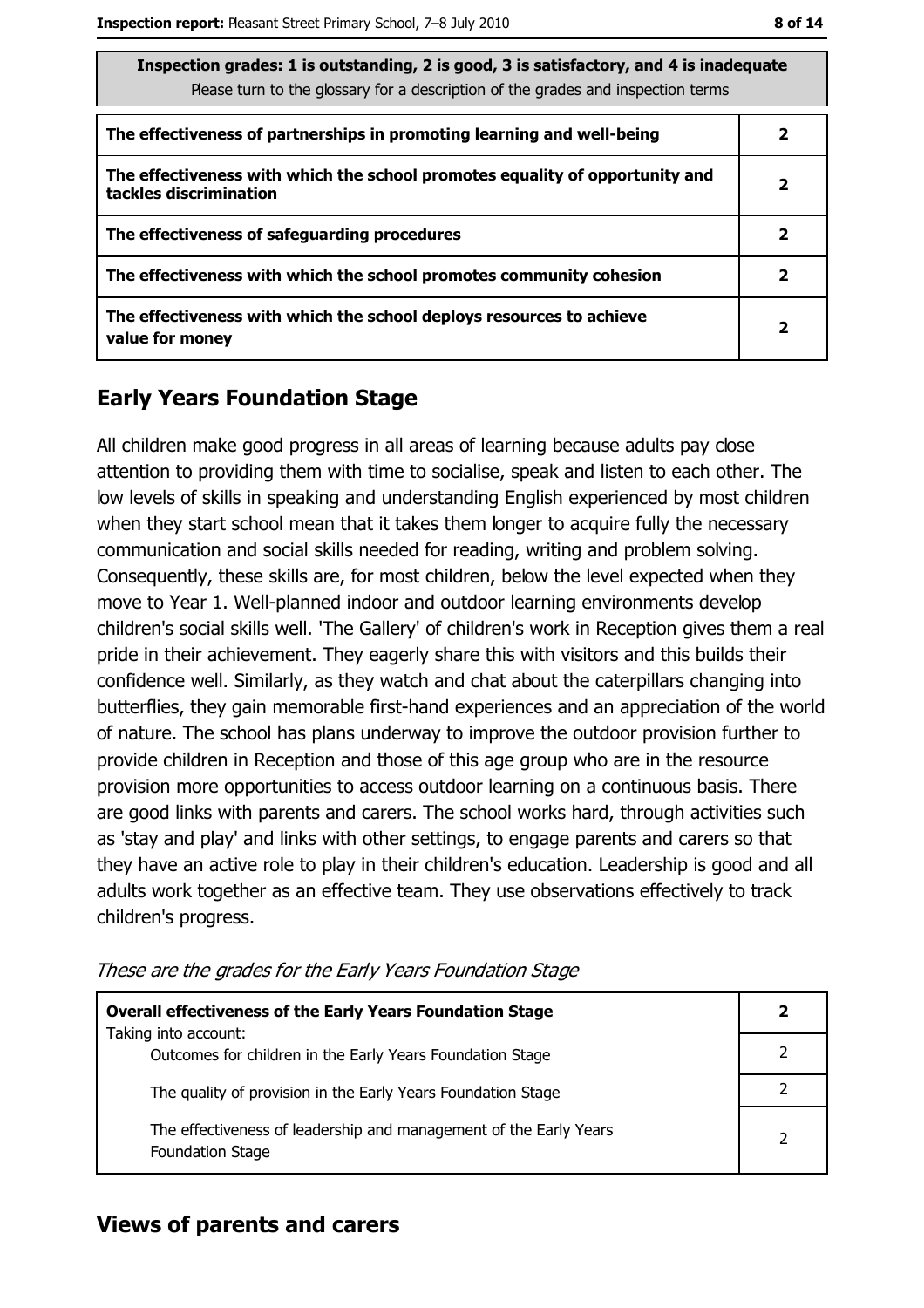All the parents and carers who replied to the questionnaire agree that their children enjoy school, that the school keeps their children safe and that they are content with the education and care their children receive. A few feel that they would like more information about how well their children are progressing in their learning and how they can help learning at home. Evidence indicates that parents and carers are given regular information about their children's progress. Inspection evidence confirms the positive responses which most parents and carers submitted about all aspects of the school's work.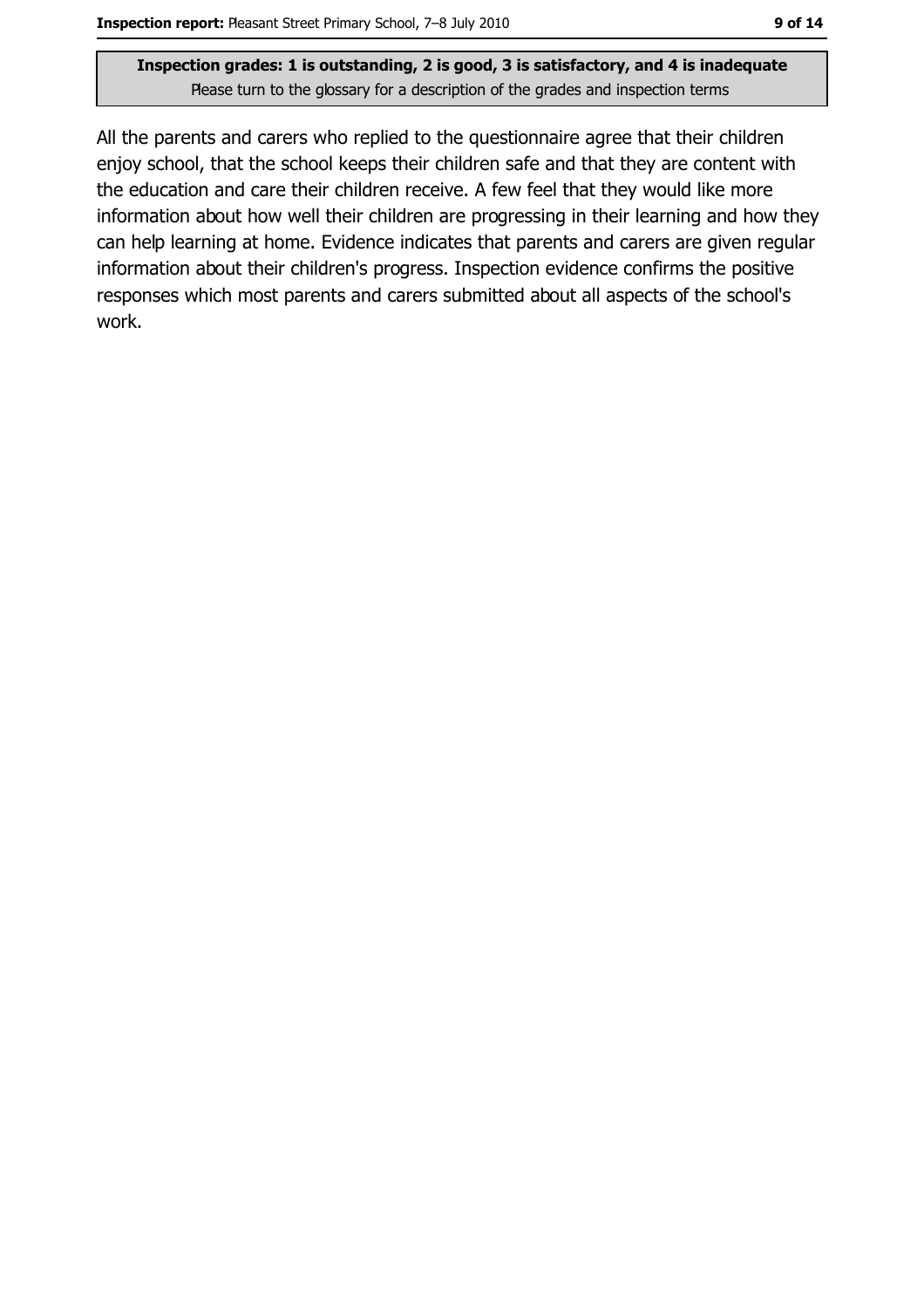#### Responses from parents and carers to Ofsted's questionnaire

Ofsted invited all the registered parents and carers of pupils registered at Pleasant Street Primary School to complete a questionnaire about their views of the school.

In the questionnaire, parents and carers were asked to record how strongly they agreed with 13 statements about the school.

The inspection team received 77 completed questionnaires by the end of the on-site inspection. In total, there are 220 pupils registered at the school.

| <b>Statements</b>                                                                                                                                                                                                                                       | <b>Strongly</b><br><b>Agree</b> |               |              | <b>Agree</b>  |                | <b>Disagree</b> |              | <b>Strongly</b><br>disagree |
|---------------------------------------------------------------------------------------------------------------------------------------------------------------------------------------------------------------------------------------------------------|---------------------------------|---------------|--------------|---------------|----------------|-----------------|--------------|-----------------------------|
|                                                                                                                                                                                                                                                         | <b>Total</b>                    | $\frac{1}{2}$ | <b>Total</b> | $\frac{1}{2}$ | <b>Total</b>   | $\frac{0}{0}$   | <b>Total</b> | $\frac{1}{2}$               |
| My child enjoys school                                                                                                                                                                                                                                  | 58                              | 75            | 18           | 23            | 1              | $\mathbf{1}$    | $\Omega$     | 0                           |
| The school keeps my child<br>safe                                                                                                                                                                                                                       | 63                              | 82            | 14           | 18            | 0              | 0               | 0            | 0                           |
| The school informs me<br>about my child's progress                                                                                                                                                                                                      | 36                              | 47            | 34           | 44            | $\overline{7}$ | 9               | 0            | $\mathbf 0$                 |
| My child is making enough<br>progress at this school                                                                                                                                                                                                    | 39                              | 51            | 34           | 44            | 4              | 5               | 0            | 0                           |
| The teaching is good at this<br>school                                                                                                                                                                                                                  | 44                              | 57            | 33           | 43            | 0              | 0               | 0            | 0                           |
| The school helps me to<br>support my child's learning                                                                                                                                                                                                   | 34                              | 44            | 33           | 43            | 8              | 10              | 0            | 0                           |
| The school helps my child to<br>have a healthy lifestyle                                                                                                                                                                                                | 39                              | 51            | 34           | 44            | $\mathbf{1}$   | $\mathbf{1}$    | 0            | 0                           |
| The school makes sure that<br>my child is well prepared for<br>the future (for example<br>changing year group,<br>changing school, and for<br>children who are finishing<br>school, entering further or<br>higher education, or<br>entering employment) | 26                              | 34            | 40           | 52            | $\mathbf{1}$   | 1               | $\mathbf 0$  | $\mathbf 0$                 |
| The school meets my child's<br>particular needs                                                                                                                                                                                                         | 38                              | 49            | 33           | 43            | $\mathbf{1}$   | $\mathbf{1}$    | 0            | 0                           |
| The school deals effectively<br>with unacceptable behaviour                                                                                                                                                                                             | 38                              | 49            | 37           | 48            | $\mathbf 0$    | 0               | 0            | $\mathbf 0$                 |
| The school takes account of<br>my suggestions and<br>concerns                                                                                                                                                                                           | 40                              | 52            | 36           | 47            | $\mathbf 0$    | 0               | 0            | 0                           |
| The school is led and<br>managed effectively                                                                                                                                                                                                            | 47                              | 61            | 27           | 35            | $\mathbf{1}$   | $\mathbf{1}$    | $\bf{0}$     | $\mathbf 0$                 |
| Overall, I am happy with my<br>child's experience at this<br>school                                                                                                                                                                                     | 53                              | 69            | 22           | 29            | $\mathbf{1}$   | $\mathbf{1}$    | $\mathbf 0$  | $\mathbf 0$                 |

The table above summarises the responses that parents and carers made to each statement. The percentages indicate the proportion of parents and carers giving that response out of the total number of completed questionnaires. Where one or more parents and carers chose not to answer a particular question, the percentages will not add up to 100%.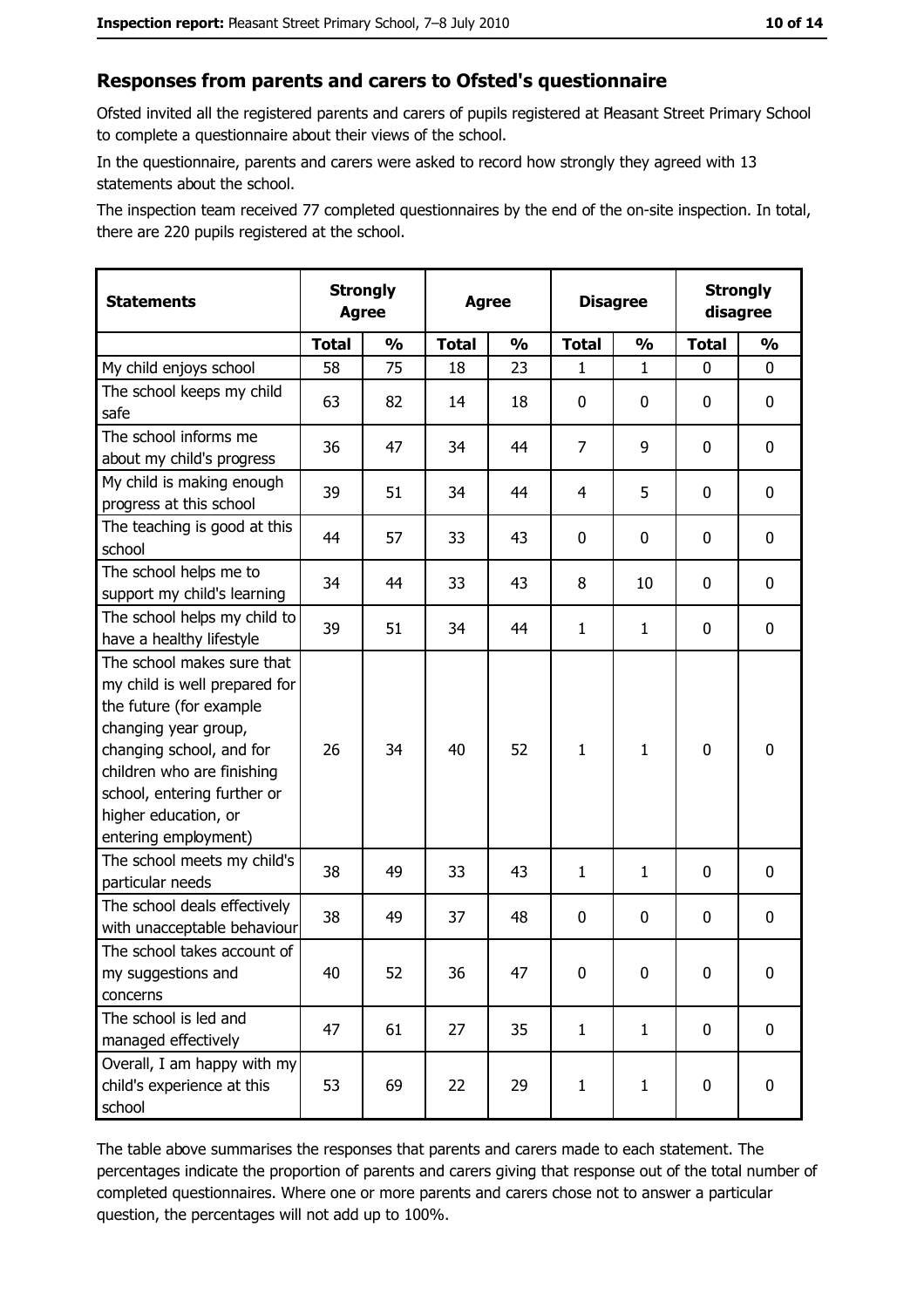# Glossary

| Grade   | <b>Judgement</b> | <b>Description</b>                                                                                                                                                                                                               |
|---------|------------------|----------------------------------------------------------------------------------------------------------------------------------------------------------------------------------------------------------------------------------|
| Grade 1 | Outstanding      | These features are highly effective. An oustanding<br>school provides exceptionally well for its pupils' needs.                                                                                                                  |
| Grade 2 | Good             | These are very positive features of a school. A school<br>that is good is serving its pupils well.                                                                                                                               |
| Grade 3 | Satisfactory     | These features are of reasonable quality. A satisfactory<br>school is providing adequately for its pupils.                                                                                                                       |
| Grade 4 | Inadequate       | These features are not of an acceptable standard. An<br>inadequate school needs to make significant<br>improvement in order to meet the needs of its pupils.<br>Ofsted inspectors will make further visits until it<br>improves. |

## What inspection judgements mean

#### **Overall effectiveness of schools**

|                       | Overall effectiveness judgement (percentage of<br>schools) |      |                     |                   |  |
|-----------------------|------------------------------------------------------------|------|---------------------|-------------------|--|
| <b>Type of school</b> | <b>Outstanding</b>                                         | Good | <b>Satisfactory</b> | <b>Inadequate</b> |  |
| Nursery schools       | 51                                                         | 45   | 0                   | 4                 |  |
| Primary schools       | 6                                                          | 41   | 42                  | 10                |  |
| Secondary schools     | 8                                                          | 34   | 44                  | 14                |  |
| Sixth forms           | 10                                                         | 37   | 50                  | 3                 |  |
| Special schools       | 32                                                         | 38   | 25                  | 5                 |  |
| Pupil referral units  | 12                                                         | 43   | 31                  | 14                |  |
| All schools           | 9                                                          | 40   | 40                  | 10                |  |

New school inspection arrangements were introduced on 1 September 2009. This means that inspectors now make some additional judgements that were not made previously.

The data in the table above is for the period 1 September to 31 December 2009 and is the most recently published data available (see www.ofsted.gov.uk). Please note that the sample of schools inspected during the autumn term 2009 was not representative of all schools nationally, as weaker schools are inspected more frequently than good or outstanding schools.

Percentages are rounded and do not always add exactly to 100. Secondary school figures include those that have sixth forms, and sixth form figures include only the data specifically for sixth form inspection judgements.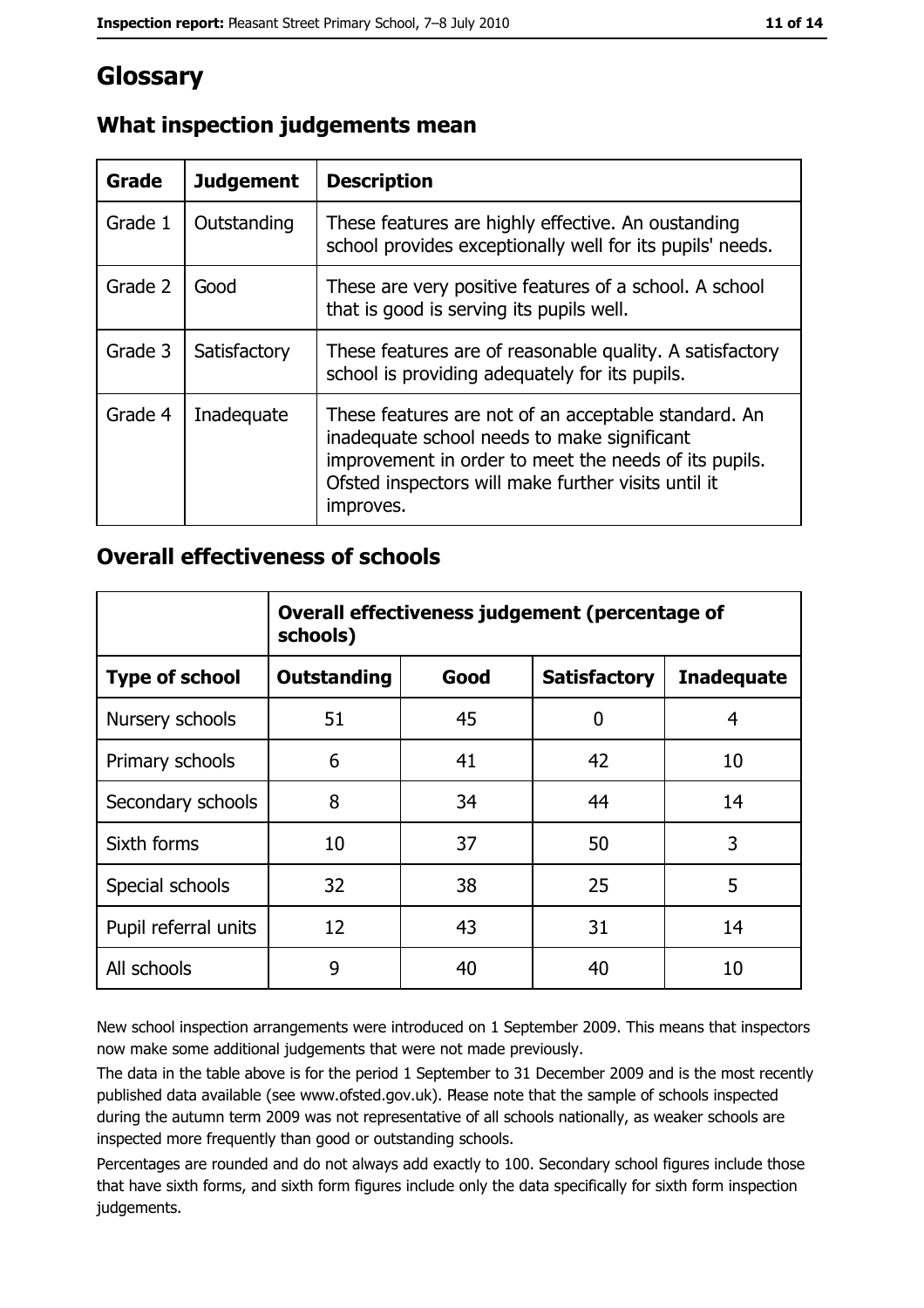# **Common terminology used by inspectors**

| Achievement:                  | the progress and success of a pupil in<br>their learning, development or training.                                                                                                                                                                                                                           |
|-------------------------------|--------------------------------------------------------------------------------------------------------------------------------------------------------------------------------------------------------------------------------------------------------------------------------------------------------------|
| Attainment:                   | the standard of the pupils' work shown by<br>test and examination results and in<br>lessons.                                                                                                                                                                                                                 |
| Capacity to improve:          | the proven ability of the school to<br>continue improving. Inspectors base this<br>judgement on what the school has<br>accomplished so far and on the quality of<br>its systems to maintain improvement.                                                                                                     |
| Leadership and management:    | the contribution of all the staff with<br>responsibilities, not just the headteacher,<br>to identifying priorities, directing and<br>motivating staff and running the school.                                                                                                                                |
| Learning:                     | how well pupils acquire knowledge,<br>develop their understanding, learn and<br>practise skills and are developing their<br>competence as learners.                                                                                                                                                          |
| <b>Overall effectiveness:</b> | inspectors form a judgement on a school's<br>overall effectiveness based on the findings<br>from their inspection of the school. The<br>following judgements, in particular,<br>influence what the overall effectiveness<br>judgement will be.                                                               |
|                               | The school's capacity for sustained<br>improvement.<br>Outcomes for individuals and groups<br>of pupils.<br>The quality of teaching.<br>The extent to which the curriculum<br>meets pupil's needs, including where<br>relevant, through partnerships.<br>The effectiveness of care, guidance<br>and support. |
| Progress:                     | the rate at which pupils are learning in<br>lessons and over longer periods of time. It<br>is often measured by comparing the<br>pupils' attainment at the end of a key<br>stage with their attainment when they<br>started.                                                                                 |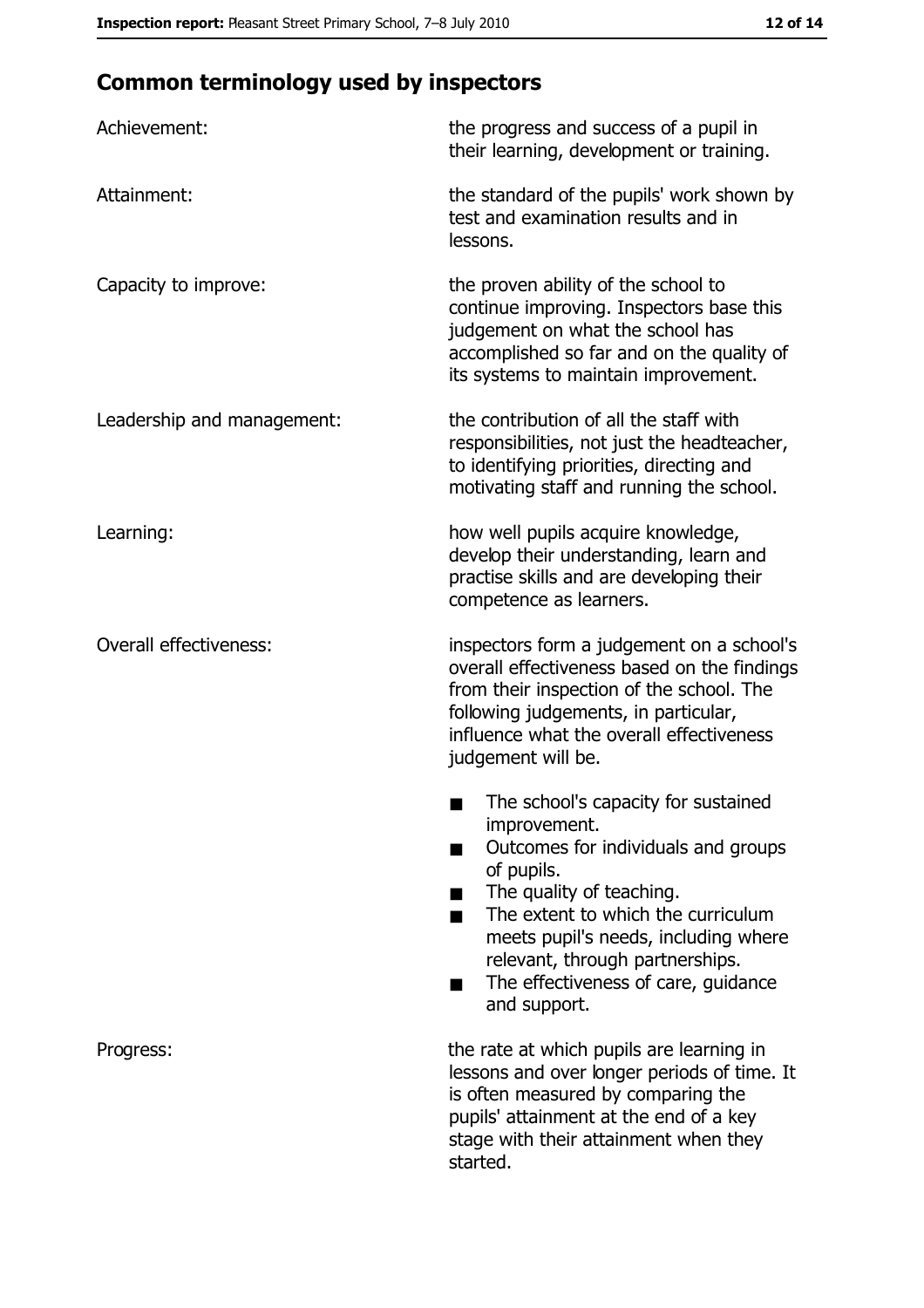This letter is provided for the school, parents and carers to share with their children. It describes Ofsted's main findings from the inspection of their school.



09 July 2010

Dear Pupils

#### Inspection of Pleasant Street Primary School, Liverpool, L3 5TS

I would like to thank you for the help you gave the team when we inspected your school. We especially enjoyed listening to Year 6 sing and seeing how much you enjoy performing. Now I would like to share with you what the inspection found out about your school. It is a good school. These are some of the best things about it.

- You have lots of fun; you quickly learn to speak and understand English and enjoy  $\blacksquare$ learning while you play in the Nursery and Reception classes.
- All adults take good care of you and you told us that you feel safe in school.  $\blacksquare$
- You are making good progress and reach average standards in English and  $\blacksquare$ mathematics by the time you leave.
- You behave well and have a good knowledge of how to lead a healthy life.  $\blacksquare$
- The school provides many exciting things for you to learn, for instance, problem  $\blacksquare$ solving in your mathematics lesson in Year 6.

To make the school even better, I have asked teachers to:

- give you more opportunities to use the skills you learn in English and mathematics  $\blacksquare$ across all the subjects you study
- work with you and your parents and carers to reduce the number of you who miss  $\blacksquare$ all the fun at school because you are absent too much.

We hope you will play your part by continuing to work hard and do your best to help Pleasant Street become an even better school.

Yours sincerely

**Clare Henderson** 

Lead inspector